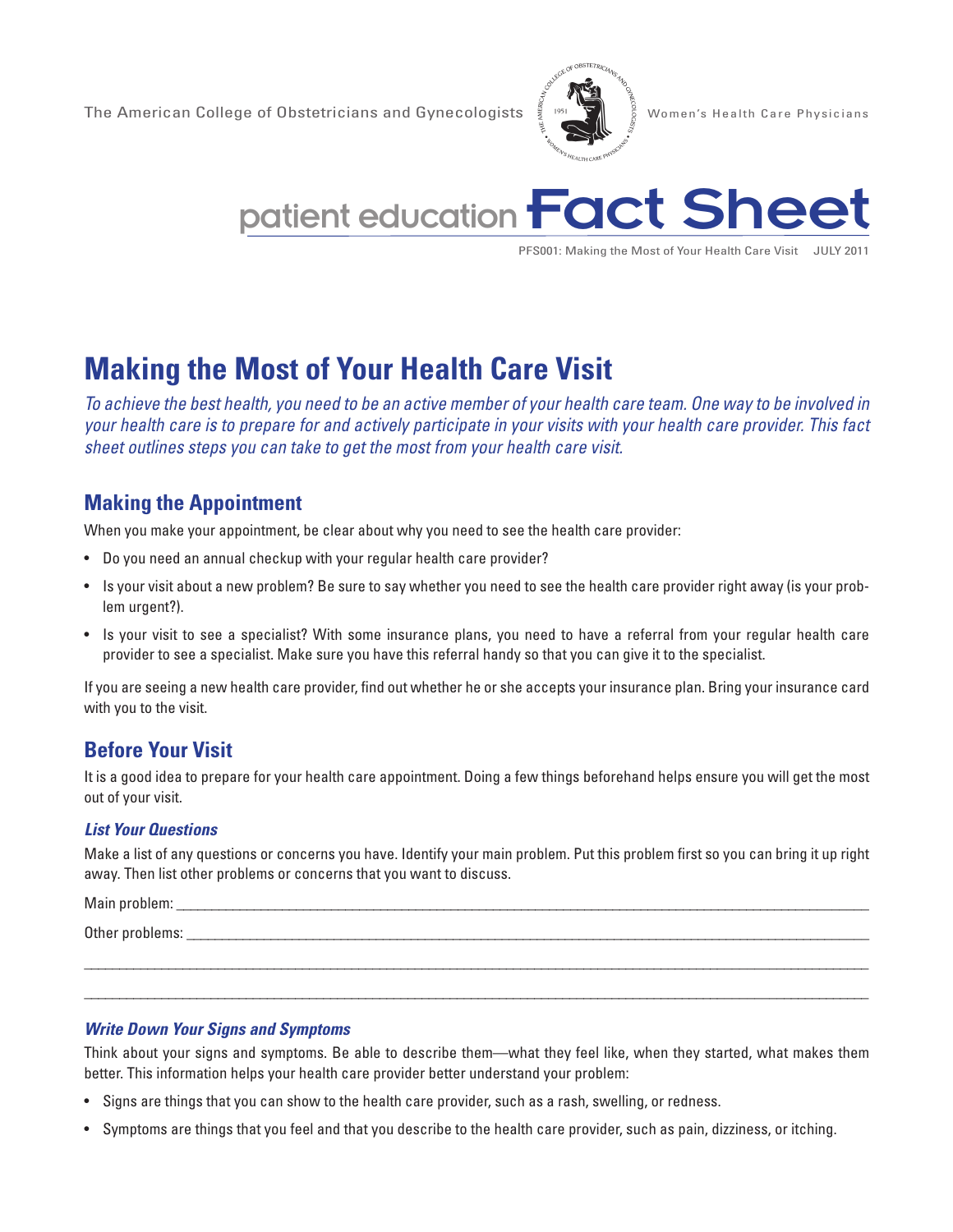#### *List Your Medications*

Keep a list of the drugs you take. Include prescribed drugs; over-the-counter drugs, such as pain medicine; vitamin supplements; and herbal medicines. List why you take each drug. Note how much of the drug you take and how often you take it. Update this list at least once a year or whenever you start or stop taking a drug.

\_\_\_\_\_\_\_\_\_\_\_\_\_\_\_\_\_\_\_\_\_\_\_\_\_\_\_\_\_\_\_\_\_\_\_\_\_\_\_\_\_\_\_\_\_\_\_\_\_\_\_\_\_\_\_\_\_\_\_\_\_\_\_\_\_\_\_\_\_\_\_\_\_\_\_\_\_\_\_\_\_\_\_\_\_\_\_\_\_\_\_\_\_\_\_\_\_\_\_\_\_\_\_\_\_\_\_\_\_\_\_ \_\_\_\_\_\_\_\_\_\_\_\_\_\_\_\_\_\_\_\_\_\_\_\_\_\_\_\_\_\_\_\_\_\_\_\_\_\_\_\_\_\_\_\_\_\_\_\_\_\_\_\_\_\_\_\_\_\_\_\_\_\_\_\_\_\_\_\_\_\_\_\_\_\_\_\_\_\_\_\_\_\_\_\_\_\_\_\_\_\_\_\_\_\_\_\_\_\_\_\_\_\_\_\_\_\_\_\_\_\_\_

\_\_\_\_\_\_\_\_\_\_\_\_\_\_\_\_\_\_\_\_\_\_\_\_\_\_\_\_\_\_\_\_\_\_\_\_\_\_\_\_\_\_\_\_\_\_\_\_\_\_\_\_\_\_\_\_\_\_\_\_\_\_\_\_\_\_\_\_\_\_\_\_\_\_\_\_\_\_\_\_\_\_\_\_\_\_\_\_\_\_\_\_\_\_\_\_\_\_\_\_\_\_\_\_\_\_\_\_\_\_\_ \_\_\_\_\_\_\_\_\_\_\_\_\_\_\_\_\_\_\_\_\_\_\_\_\_\_\_\_\_\_\_\_\_\_\_\_\_\_\_\_\_\_\_\_\_\_\_\_\_\_\_\_\_\_\_\_\_\_\_\_\_\_\_\_\_\_\_\_\_\_\_\_\_\_\_\_\_\_\_\_\_\_\_\_\_\_\_\_\_\_\_\_\_\_\_\_\_\_\_\_\_\_\_\_\_\_\_\_\_\_\_

Medications: \_\_\_\_\_\_\_\_\_\_\_\_\_\_\_\_\_\_\_\_\_\_\_\_\_\_\_\_\_\_\_\_\_\_\_\_\_\_\_\_\_\_\_\_\_\_\_\_\_\_\_\_\_\_\_\_\_\_\_\_\_\_\_\_\_\_\_\_\_\_\_\_\_\_\_\_\_\_\_\_\_\_\_\_\_\_\_\_\_\_\_\_\_\_\_\_\_\_\_

#### *Give a Complete Health History*

You will be asked about your past health history at your appointment. Your health care provider may give you a form to fill out. If you do not understand the questions, the office staff can help you. Instead of filling out a form, office staff may ask you to provide these details over the phone.

You may want to prepare a written health history—a record of your general health—for this and future health care visits. This history is sometimes called a health journal or personal health record. Include information about the following:

- Illnesses and injuries
- Hospitalizations
- Surgical procedures
- Drugs (ones you take now as well as ones you have taken in the past)
- Allergies, including bad reactions to drugs and foods
- Personal information
	- Exercise habits and diet (including alcohol use)
	- Factors such as stress at work or events such as getting married or moving that can have a major effect on your life
	- Harmful health behaviors such as smoking and drug use
- Immunizations
- Family history of disease (include aunts, uncles, cousins, and grandparents as well as parents, brothers and sisters, and children)

#### *Bring Your Past Medical Records*

If you are visiting a new health care provider, bring any past medical records, X-rays, or test results you have with you. You will need the names and addresses of your past health care providers. Your past health care providers usually can send your health record to the new health care provider. A fee may be charged for this service. You may want to take your record with you if you move.

#### *Think About Bringing a Support Person*

Think about whether you want to bring a friend or relative with you. This person can act as your advocate—someone who knows you and who has your best interests in mind. This person may help you remember something during or after the visit. Make sure you are comfortable sharing information with this person. If you need to bring your young children, also bring someone to take care of them while you are with your health care provider.

If English is not your first language, or if you are hearing impaired, you may need an interpreter. Ask the office staff whether they can find an interpreter who is experienced in medical terms. Be sure to give them enough notice. Friends or family members may not make the best interpreters. They may not understand medical terms. Also, you may be discussing sensitive issues with your health care provider that you want to be kept private. Make sure you are comfortable with the interpreter you have chosen.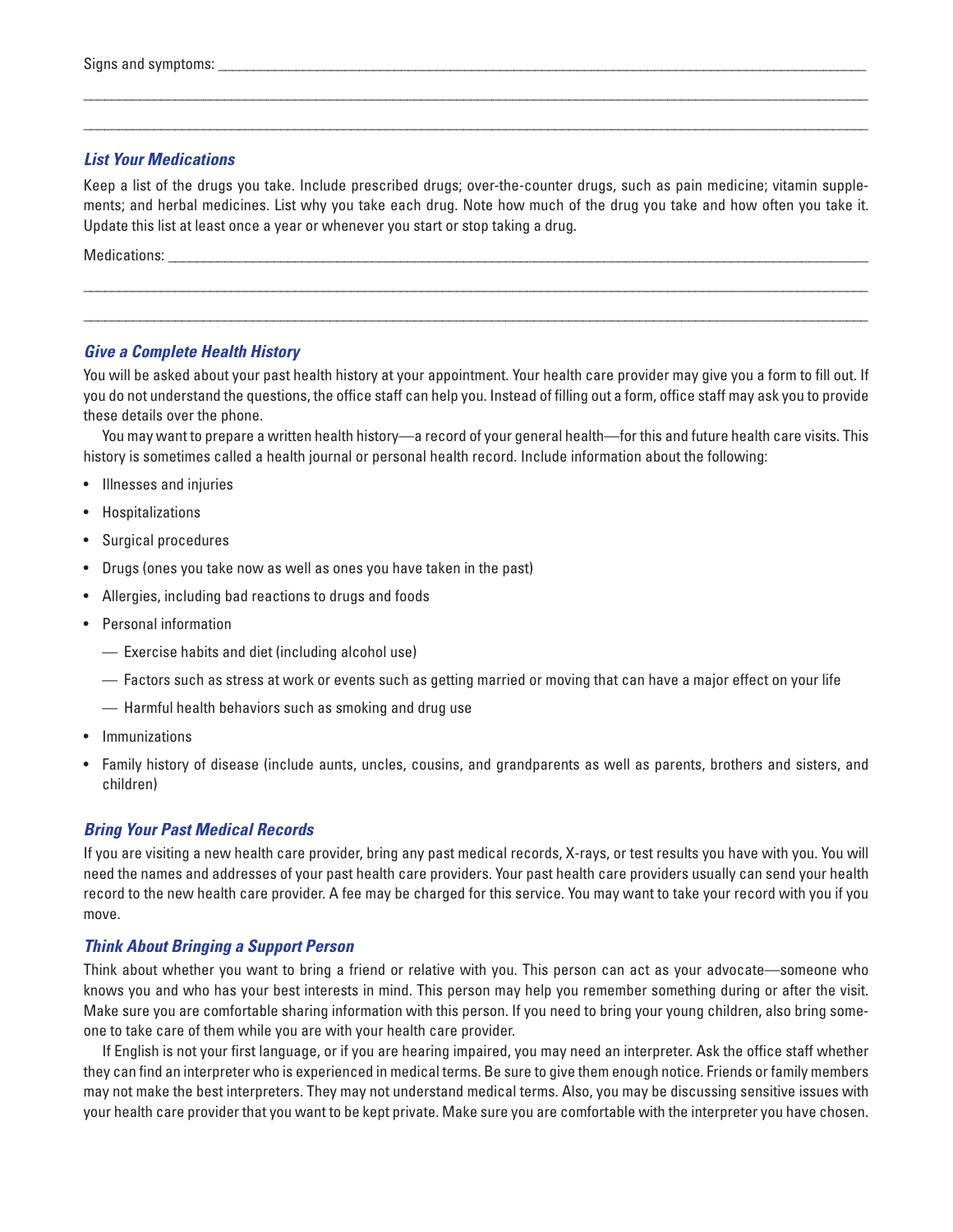# **During Your Visit**

You have a right to ask questions of anyone who is involved in your health care. Speak up if you have questions or concerns. Feel free to ask anything about the health care process.

#### *The Physical Examination*

Your health care provider should make your physical examination as comfortable as possible. Tell your health care provider if something bothers or frightens you. Be clear about your modesty needs. If for religious or cultural reasons you need to have a female provider, discuss this requirement before your visit or when you make your appointment.

It is reasonable to ask for a gown or sheet if a doctor or a nurse asks you to take off all of your clothes. If the gown or sheet is too big or too small, let your doctor or nurse know.

Some health care providers may have a chaperone present during the exam. Whenever possible, the chaperone should be a health care professional (such as a nurse or nursing assistant). If you would like a chaperone, and your health care provider does not offer one, ask. You can have a family member present during the exam, or you can ask not to have family members present. Make your wishes known.

Doctors, nurses, and other health care professionals should wash their hands, but they can forget. If you do not see your heath care provider wash his or her hands, you might ask, "Have you washed your hands?" Handwashing is the most important way your health care provider can prevent the spread of infections.

#### *Talking With Your Health Care Provider*

If you have questions, ask them. Use your list to be sure you cover all of your questions. If the health care provider asks you questions, answer them as best you can. Be honest.

Make sure you understand everything your health care provider says. Ask for simple, clear explanations. Ask him or her to draw a picture if you think that might help. Take careful notes. If you have a friend or relative with you, ask that person to take notes so that you can listen more closely to what is being said.

If you are given a diagnosis and need further care, ask about your options if they have not been discussed. You should understand the different treatments that are available. When you know all the options, you are more likely to make a good decision. You may want to ask the following questions:

- What might have caused this condition?
- What are the treatment choices?
- What are the benefits and risks of each treatment?
- How might the treatment affect my life?
- Why is it important that I follow a certain treatment plan? What might happen if I do not get treated?

If you need a test, procedure, or surgery, the following are good questions to ask:

- Why is it being done?
- What does it involve? What do I need to do to get ready?
- What should I expect? What are the side effects?
- How will I find out the results?
- How long will it take to recover?

If a medication is prescribed, it is important to know the following information:

- The brand and generic (common) names
- Instructions for taking the drug
	- When you should take it and in what relationship to food (with food or on an empty stomach)
	- Whether you should avoid alcohol
	- How much you should take
	- For how long
- The side effects that may occur and what you should do about them (also ask your health care provider whether the drug is safe to take with any other drugs you are already taking)